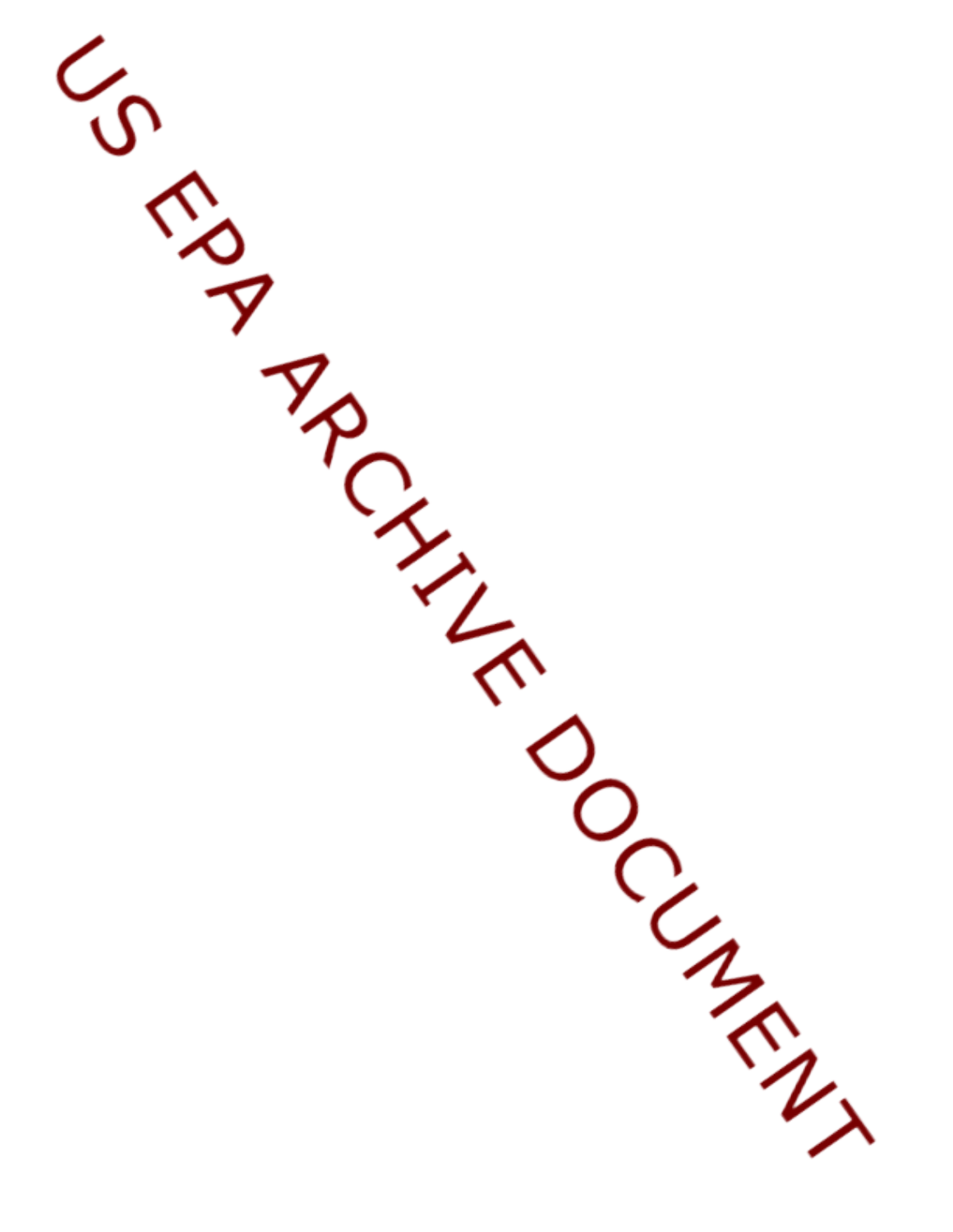# **Consumer Factsheet on: ANTIMONY**

[List of Contaminants](http://www.epa.gov/safewater/hfacts.html) 

 As part of the Drinking Water and Health pages, this fact sheet is part of a larger publication: **National Primary Drinking Water Regulations** 

 States Environmental Protection Agency (EPA). This is a factsheet about a chemical that may be found in some public or private drinking water supplies. It may cause health problems if found in amounts greater than the health standard set by the United

## **What is Antimony and how is it used?**

 Antimony is a metal found in natural deposits as ores containing other elements. The most widely used antimony compound is antimony trioxide, used as a flame retardant. It is also found in batteries, pigments, and ceramics/glass.

# **Why is Antimony being Regulated?**

 based solely on possible health risks and exposure, are called Maximum Contaminant Level Goals. In 1974, Congress passed the Safe Drinking Water Act. This law requires EPA to determine safe levels of chemicals in drinking water which do or may cause health problems. These non-enforceable levels,

 protection would not cause any of the potential health problems described below. The MCLG for antimony has been set at 6 parts per billion (ppb) because EPA believes this level of

 Based on this MCLG, EPA has set an enforceable standard called a Maximum Contaminant Level (MCL). MCLs are set as close to the MCLGs as possible, considering the ability of public water systems to detect and remove contaminants using suitable treatment technologies.

 should it occur in drinking water. The MCL has also been set at 6 ppb because EPA believes, given present technology and resources, this is the lowest level to which water systems can reasonably be required to remove this contaminant

These drinking water standards and the regulations for ensuring these standards are met, are called National Primary Drinking Water Regulations. All public water supplies must abide by these regulations.

# **What are the Health Effects?**

Short-term: EPA has found antimony to potentially cause the following health effects when people are exposed to it at levels above the MCL for relatively short periods of time: nausea, vomiting and diarrhea.

 Long-term: Antimony has the potential to cause the following effects from a lifetime exposure at levels above the MCL: AND/OR- Antimony is a (known/potential drinking water) human carcinogen. OR- No reliable data are available concerning health effects from long-term exposure to antimony in drinking water.

## **How much Antimony is produced and released to the environment?**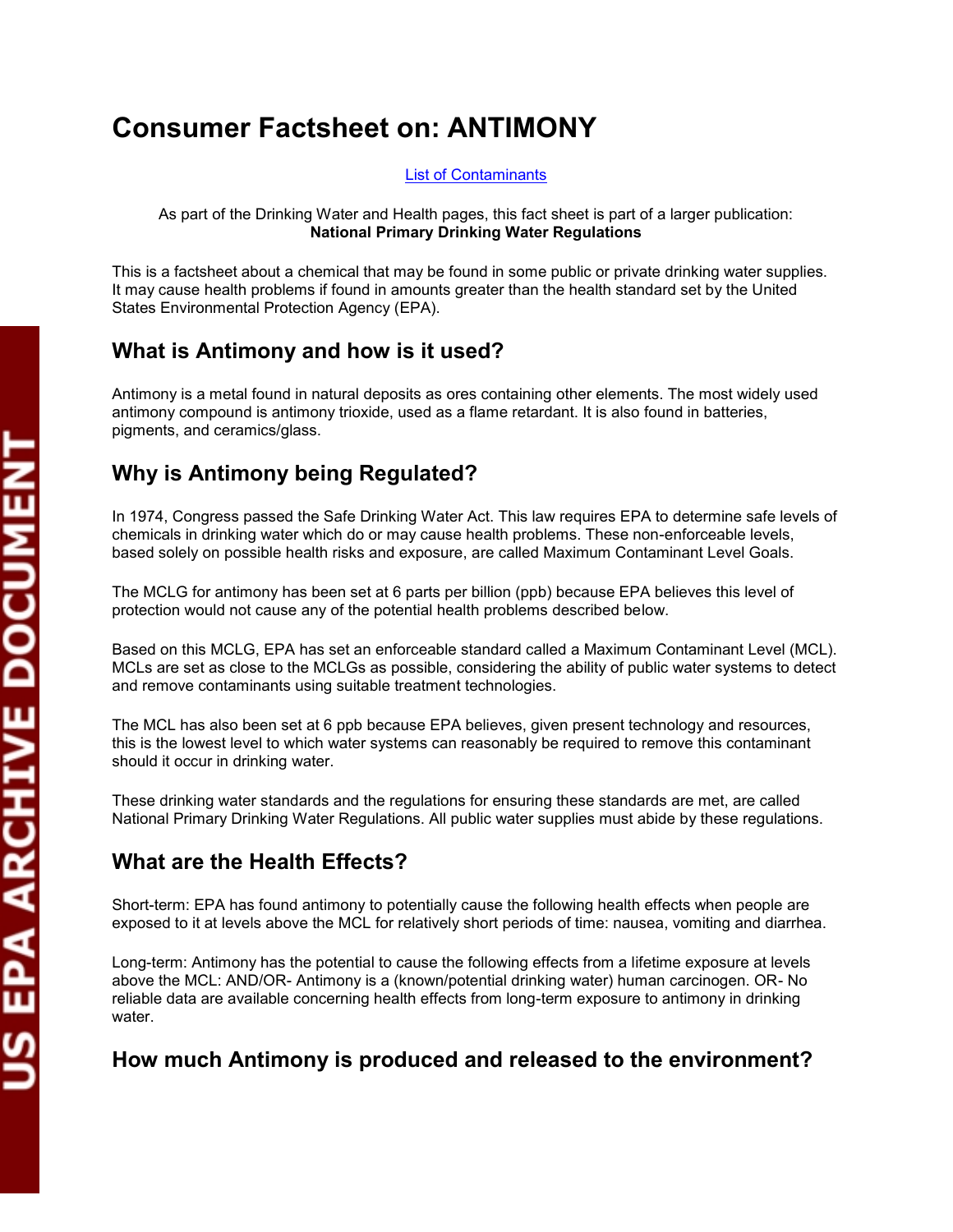In 1984, 64.5 million lbs. antimony ore was mined and refined. Production of the most commonly used antimony compound, the trioxide, increased during the 1980s to about 31 million lbs, reported in 1985. Industrial dust, auto exhaust and home heating oil are the main sources in urban air.

From 1987 to 1993, according to the Toxics Release Inventory antimony and antimony compound releases to land and water totaled over 12 million lbs. These releases were primarily from copper and lead smelting and refining industries. The largest releases occurred in Arizona and Montana. The greatest releases to water occurred in Washington and Louisiana.

## **What happens to Antimony when it is released to the environment?**

 Little is known about antimonys fate once released to soil. Some studies indicate that antimony is highly mobile in soils, while others conclude that it strongly adsorbs to soil. In water, it usually adheres to sediments. Most antimony compounds show little or no tendency to accumulate in aquatic life.

#### **How will Antimony be Detected in and Removed from My Drinking Water?**

 The regulation for antimony became effective in 1994. Between 1993 and 1995, EPA required your water supplier to collect water samples every 3 months for one year and analyze them to find out if antimony is present above 6 ppb. If it is present above this level, the system must continue to monitor this contaminant.

If contaminant levels are found to be consistently above the MCL, your water supplier must take steps to reduce the amount of antimony so that it is consistently below that level. The following treatment methods have been approved by EPA for removing antimony: Coagulation/Filtration, Reverse Osmosis.

# **How will I know if Antimony is in my drinking water?**

 required to prevent serious risks to public health. If the levels of antimony exceed the MCL, the system must notify the public via newspapers, radio, TV and other means. Additional actions, such as providing alternative drinking water supplies, may be

## **Drinking Water Standards:**

MCLG: 6 ppb

MCL: 6 ppb

# **Antimony Releases to Water and Land, 1987 to 1993 (in pounds):**

| Water | ∣ Land                    |
|-------|---------------------------|
|       | TOTALS 330,064 12,003,373 |

| Top Ten States* |        |           |  |  |
|-----------------|--------|-----------|--|--|
| AZ              | 505    | 7,074,128 |  |  |
| MT              | O      | 2,338,697 |  |  |
| TX              | 24,817 | 840,392   |  |  |